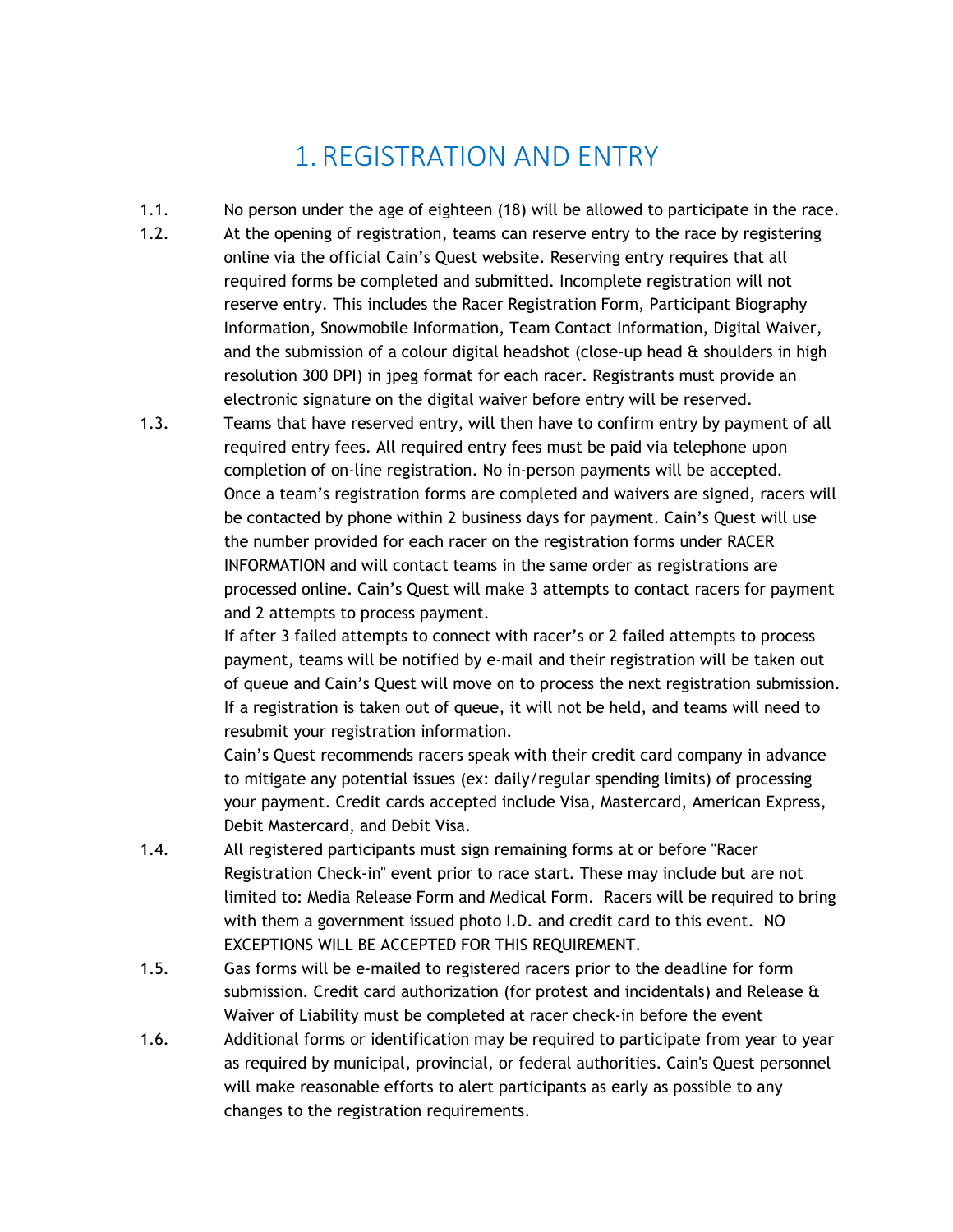- 1.7. Substitutions and replacements of participating racers must be made prior to the start of the race and only after all registration requirements have been received and team entry has been approved by Cain's Quest prior to the Mandatory Driver's Meeting.
	- 1.7.1. Only one of the two originally registered racers may be replaced. If both original racers forfeit, the team is forfeit.
	- 1.7.2. No refunds of entry or other fees will be made after the official close of registration unless approved by the Board of Directors, at the Board's sole discretion. Refunds during the registration period will be processed subject to a 20% processing fee.
	- 1.7.3. If all available team registrations are full at the time that a team forfeits, the forfeiting team may be replaced by lottery.
		- 1.7.3.1. If a lottery is announced, prospective teams have 2 weeks to register to participate in the lottery. The lottery closing date will be announced. A \$100 deposit will be required to enter the lottery. The deposit will be refunded to unsuccessful teams. The deposit will be returned to the selected team once registration fees are paid in full.
		- 1.7.3.2. Successful team will have 24 hours to pay registration fees and 1 week to submit all required registration forms. If registration fees are not paid by deadline, the deposit is forfeit and the team is disqualified from the lottery. In this case, the lottery continues with the remaining teams and another team is selected.
- 1.8 Registration fees include meals and accommodations for racers along the route as well as participant insurance. Cain's Quest strongly advises entrants to carry additional insurance, including personal liability, accident and medical insurance.
- 1.9 Specific team numbers may be requested upon registration and/or reserved for a \$100 + tax fee pending availability. Prior to investing in embroidery, sled wraps, etc., it is recommended that the team number be reserved. Should a team request a number that had been assigned to a team in the last race, the previous team to hold the number will be given first opportunity to pay the reservation fee for that number. If the previous holder of the number declines to re-reserve it, the number is considered forfeit and can be assigned to another team. The number registration fee is refunded once team registration fees are paid in full.
- 1.10 Teams may choose to designate a Team Manager to represent their team for the purposes of communications, as part of the Support Team. Team Managers may have to present identification if asked at any Cain's Quest event/site that is not open to the public.
- 1.11 Each team must designate a contact person who will be the sole point of contact between Cain's Quest and the team. This contact person may be a Team Manager or anyone the team chooses. The contact person is not required to be on site but